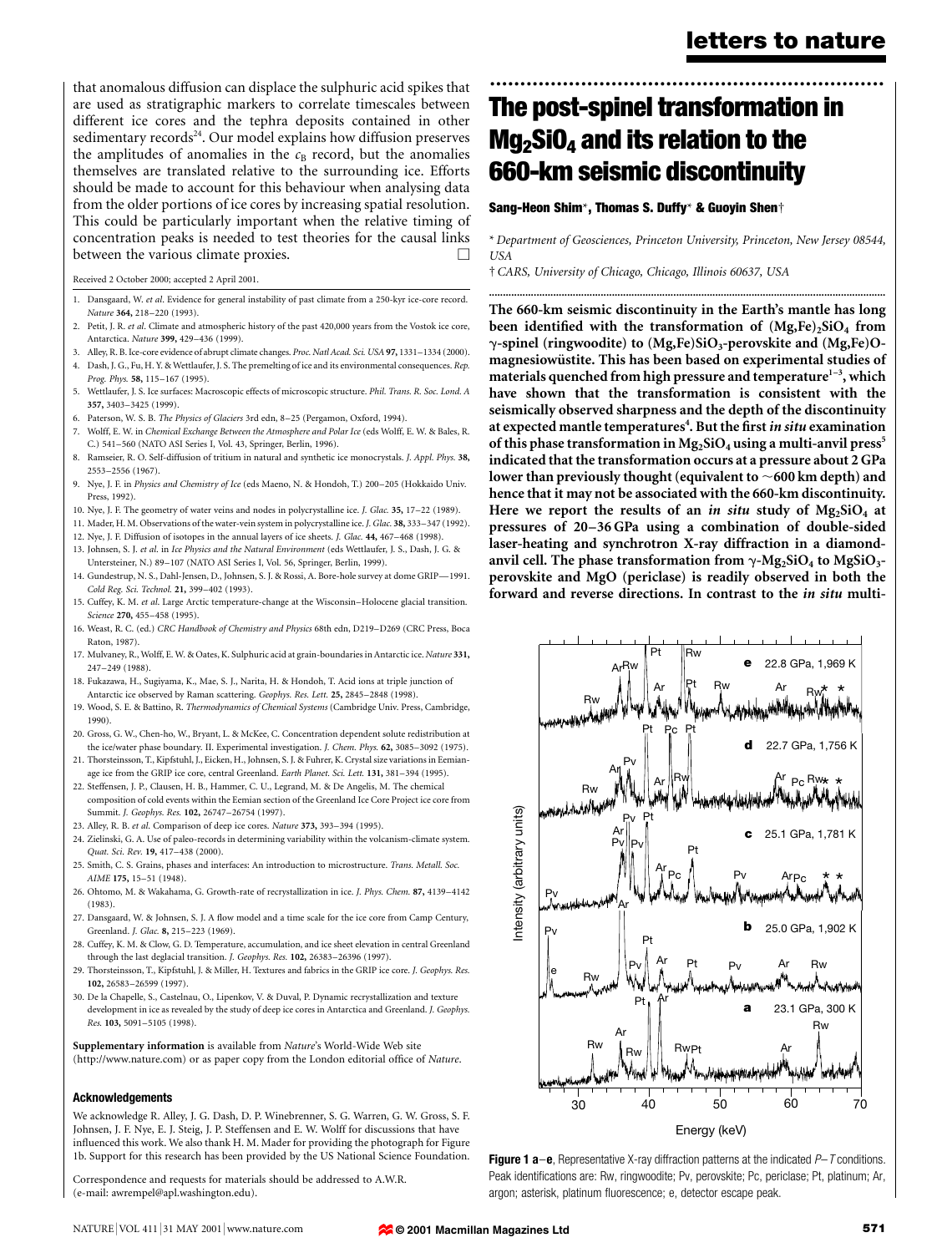anvil-press study $^5$ , we find that the pressure and temperature of the post-spinel transformation in  $Mg_2SiO_4$  is consistent with seismic observations<sup>4,6</sup> for the 660-km discontinuity.

Pure synthetic forsterite was mixed with 10 wt% platinum which serves as an internal pressure scale and laser absorber. A  $15$ - $\mu$ mthick foil of the sample mixture was loaded in a  $100$ - $\mu$ m hole in a steel gasket and compressed by  $300$ - $\mu$ m diamond anvils. Argon served as a pressure transmitting and insulation medium. Ruby chips were also loaded in an unheated area.

The laser-heating system at the GSECARS sector of the Advanced Photon Source provides a radially homogeneous temperature profile over 20-30  $\mu$ m by using a TEM<sub>01</sub> Nd:YLF laser mode, and reduces the axial thermal gradient by heating from both sides<sup>7,8</sup>. Temperature profiles were measured using imaging spectrometers on each side. Temperature was determined by fitting the radiation spectra, corrected for system response, to Planck's equation. A three-dimensional averaging technique was used to calculate the mean temperature over the volume exposed to X-rays<sup>7</sup>. Including radial and axial gradients, temperature fluctuations during X-ray exposure, and the fitting residual, the temperature uncertainty ( $1\sigma$ ) was  $\pm$  50–150 K in these experiments.

Energy dispersive X-ray diffraction measurements were performed using a small  $(5 \mu m \times 7 \mu m)$  horizontally focused X-ray beam and a solid-state detector (Fig. 1). We oscillated the diamond cell  $(\pm 20^{\circ})$  about its loading axis to minimize the effect of preferred orientation. The primary pressure scale used here is the pressure-volume-temperature  $(P-V-T)$  equation of state (EOS) of platinum<sup>9</sup>. Pressure was also measured using the ruby scale<sup>10</sup> before and after heating.

Below 20 GPa, we performed two heating runs to synthesize ringwoodite. The pressure was then increased to 20.4 GPa and a third run was performed. We observed an increase of  $2-4$  GPa during heating due to the thermal pressure<sup>11,12</sup>. After 20 minutes of heating, the periclase (200) peak appeared and co-existed with ringwoodite diffraction lines. By increasing the temperature from 1,672(50) K to 1942(75) K (numbers in parentheses are  $1\sigma$  uncertainties), we observed a pressure decrease from 24.6(4) GPa to 22.3(6) GPa as a result of thermal relaxation<sup>13</sup> (see  $P-T$  path for run 3 in Fig. 2). At this point, the periclase (200) line disappeared, owing to back transformation to the lower-pressure phase. In the



**Figure 2** Phase diagram of  $Mg_2SiO_4$ . Right-pointing and left-pointing triangles represent respectively data points obtained during compression and decompression. The presence of ringwoodite is shown by open symbols and that of perovskite+periclase is shown by solid symbols. Half-filled symbols represent coexistence of ringwoodite and perovskite+periclase. Two representative  $P$ -T paths during heating runs (run 3 and 5) are shown by thin solid lines with arrowheads. The heavy dash-dotted and dashed lines show phase boundaries from previous studies $^{2,5}$ . The phase boundary obtained here is shown by the heavy solid line with  $1\sigma$  uncertainty (thin dotted lines).

fourth run, we increased pressure to 23.1 GPa (Fig. 1a). After eight minutes of heating, diagnostic perovskite lines, (002)+(110) and (004)+(220) doublets, appeared (Fig. 1b). The periclase (200) line was also observed in other patterns during this run. We performed two more runs at  $25-29$  GPa (run 5 in Fig. 2) and  $30-35$  GPa, where we observed complete transformation from ringwoodite to perovskite+periclase (Fig. 1c). To observe the transformation from perovskite+periclase to ringwoodite, we decreased pressure and performed three heating runs at  $27-30$ ,  $25-26$  and  $21-25$  GPa. For the last run, ringwoodite appeared after 6 minutes of heating and the transformation was complete after 24 minutes (Fig. 1d, e). Additional details regarding the  $P-T$  paths are provided in the Supplementary Information.

We observe that the low- and high-pressure phase assemblages coexist within a range of about 2 GPa (Fig. 2). This scatter is due to both temperature uncertainty and kinetic effects. The temperature uncertainty is  $50-150$  K, and this propagates to a pressure uncertainty of  $0.3-0.9$  GPa. Kinetics and the  $P-T$  path may also be important. For example, as shown above in the  $P-T$  path for run 3 (Fig. 2), we observed that the high-pressure assemblage synthesized above the phase boundary can survive at slightly below the phase boundary for 5 minutes before complete back transformation.

Using data points for which we observed a mixture of low- and high-pressure phases, we obtained the phase boundary. We fixed the slope of the phase boundary to the average from two multi-anvil studies<sup>2,5</sup> (-2.75 MPa  $K^{-1}$ ), because our data scatter precludes constraining the slope reliably. Aweight was assigned to each data point using its pressure and temperature uncertainties. The transformation pressure was found to be 23.7  $\pm$  1.1 GPa at 1,800 K. However, the boundary obtained in ref. 5 is 2.6 GPa lower than this, which is a statistically significant difference at the  $2\sigma$  level (Fig. 2).

In order to examine this result, we investigated several error sources. In the laser-heated diamond cell, the greatest error source is the temperature uncertainty $14$ . The error in temperature propagates to pressure through the thermal-pressure term. The sensitivity of pressure for temperature,  $(\partial P/\partial T)_P$ , is calculated for platinum using its  $P\!-\!V\!-\!T\!\text{ EOS}^9.$  To have a 2.6-GPa error, the temperature must be overestimated by 380 K. However, including all random error sources, our temperature uncertainty is less than 150 K. Systematic error sources have also been examined, and are estimated to be less than 100 K for this heating system<sup>8</sup>. Using lattice strain theory<sup>15</sup>,



**Figure 3** Pressure difference between two equations of state for periclase<sup>16,20</sup> at different  $P$  T conditions. The  $P$  T range in the experiments of ref. 5 is indicated by the rectangle. The effect of changing the Grüneisen parameter in the EOS of Speziale et al.<sup>16</sup> to the value used by Jamieson et al.<sup>20</sup> is shown by dashed lines. See text for details.  $P_{\text{lamieson}}$  and  $P_{Sneriale}$  are the pressures calculated using the MgO EOS from refs 20 and 16, respectively.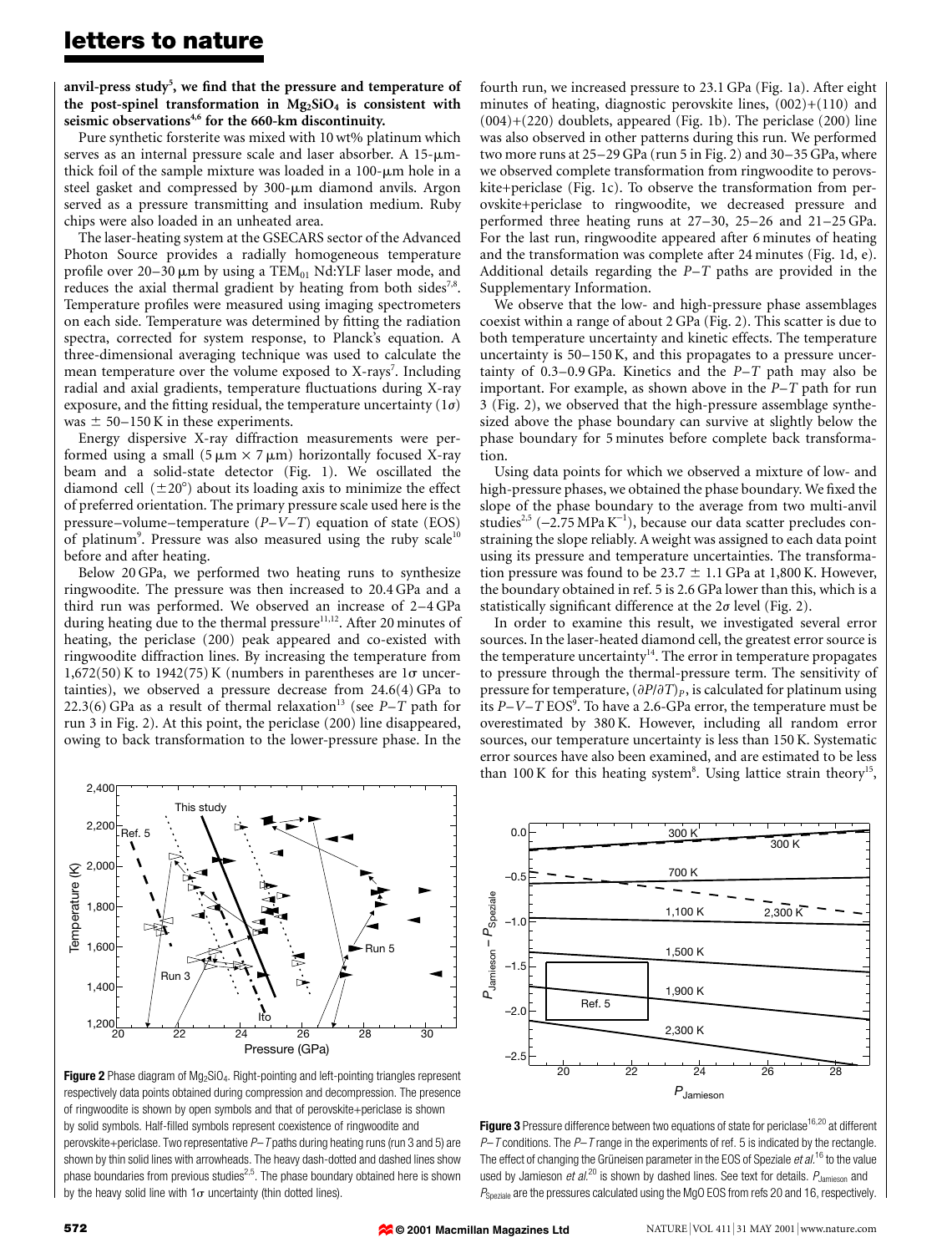### letters to nature

differential stresses were also investigated and found to be negligible at high temperature.

We also compared pressures obtained from different materials in our sample, such as periclase<sup>16</sup> and ringwoodite<sup>17</sup>. On average, the platinum pressure scale<sup>9</sup> overestimates pressure by 0.2 GPa compared to periclase and by 2.0 GPa compared to ringwoodite. We also examined the difference between platinum and ruby pressures before and after heating. On average, platinum yields a larger pressure by  $\sim$ 1.2 GPa. However, the ruby chips were located at the edge of the sample chamber where the pressure should be lower, owing to the radial gradient. Thus, except for ringwoodite, all pressures are internally consistent within 1.2 GPa.

One possibility for the discrepancy between our result and those of Irifune et  $al$ <sup>5</sup> is the inconsistency of the equations of state of platinum and gold. Irifune et al. justified the use of the gold pressure scale of ref. 18 on the basis of an earlier study<sup>19</sup> that found good agreement between the gold EOS of Anderson et  $al$ <sup>18</sup> and the periclase EOS by Jamieson et al.<sup>20</sup> In our study, we observed that the platinum pressure scale by Holmes et  $al$ <sup>9</sup> shows good agreement with the periclase pressure scale by Speziale et al.<sup>16</sup>. Thus by comparing the periclase EOS values, we can obtain an intercomparison of gold and platinum. Figure 3 shows the difference between the periclase EOS of Jamieson et al.<sup>20</sup> and Speziale et al.<sup>16</sup> We observe a maximum difference of 2.1 GPa between the two periclase pressure calculations at  $P-T$  conditions of the post-spinel transformation. This means that the gold EOS<sup>18</sup> yields  $\sim$ 2 GPa lower pressure than the platinum EOS<sup>9</sup>. We also observed a 2 GPa underestimation of pressure by the ringwoodite  $EOS<sup>17</sup>$ , which was also obtained using the gold pressure scale of ref. 18.



Figure 4 Seismic velocity profiles<sup>6</sup> and phase boundaries of mantle constituents near the 660-km discontinuity. Top, P-wave and S-wave velocities as a function of depth in the Earth. Data from earth model AK135 (ref. 6). Bottom, phase boundaries of mantle constituents (solid lines, dashed where extrapolated). The post-ilmenite (II->Pv, where II indicates ilmenite and Pv indicates perovskite) boundary is from ref. 31. The post-garnet (Gt  $\rightarrow$  Pv) transformation with 6 mol% Al<sub>2</sub>O<sub>3</sub> (from ref. 24) is plotted as a shaded area where majorite garnet (Gt) and perovskite coexist. The post-spinel (Rw $\rightarrow$ Pv+Pc, where Rw indicates ringwoodite and Pc indicates periclase) boundaries are from ref. 5 and this study.

The discrepancy between the two periclase scales is mainly caused by the use of different Grüneisen parameters. As shown in Fig. 3, the discrepancy decreases drastically just by changing the Grüneisen parameter used by Speziale *et al.*<sup>16</sup> (1.52  $\pm$  0.05) to the value used by Jamieson et al.<sup>20</sup> (1.32). The former workers obtained the Grüneisen parameter using a thermodynamic relationship,  $\gamma = \alpha K_s/\rho C_p$  ( $\alpha$  is the thermal expansivity,  $K_S$  is the adiabatic bulk modulus,  $\rho$  is the density and  $C_p$  is the isobaric heat capacity), and accurately determined thermodynamic parameters, whereas the value used by the latter workers was based on low-accuracy estimates from porous shock wave data. In addition, the EOS of Speziale et al.<sup>16</sup> satisfies a wide range of high  $P-T$  data including static compression<sup>21,22</sup> and shock wave data<sup>23</sup>.

A recent study<sup>24</sup> that intercompared pressure standards suggested that the gold and platinum pressure scales are consistent. However, this study also found that various different standards yield pressures that differ by  $\sim$  2 GPa at 24 GPa. We also note that Anderson later concluded that the gold EOS may not be reliable<sup>25</sup>. These results emphasize the need for further studies of pressure standards. Other possible sources of systematic error—such as the effect of pressure on thermocouple e.m.f. in multi-anvil studies<sup>26</sup>, temperature gradients, deviatoric stress, and stress inhomogeneity—also need to be investigated.

Phase boundaries for mantle minerals determined using in situ techniques at pressures near 660-km depth are shown in Fig. 4. Apart from this work, all determinations were performed in the multi-anvil press using the gold scale of Anderson et al.<sup>18</sup>. The post-spinel and post-ilmenite boundaries yield low temperatures  $(< 900 K$ ) at 660-km depth. However, a variety of geophysical constraints including xenoliths, basalt melting temperatures, and *in situ* data for the  $\alpha-\beta$  transformation in Mg<sub>2</sub>SiO<sub>4</sub> suggest that transition zone temperatures are  $\sim$ 1,600-1,900 K (refs 27-29). At these temperatures, the post-spinel boundary would occur at  $\sim$ 610-km depth. Because no discontinuity is observed near here, this would place severe limits on the olivine abundance of the transition zone and further require that the 660-km discontinuity be associated with a chemical change or the garnet-perovskite transformation. However, seismological data suggest the 660-km discontinuity does not prevent the penetration of subducting stabs<sup>30</sup>. Furthermore, to associate the post-garnet boundary<sup>24</sup> with the 660-km discontinuity, aluminium enrichment relative to pyrolite is required. Although the thickness and depth of this boundary will be affected by bulk composition<sup>24</sup>, the slope of post-garnet boundary conflicts with the seismically observed negative Clapeyron slope of the 660-km discontinuity<sup>4</sup>. In contrast, our observations of the post-spinel transformation are fully consistent with geophysical data for the 660-km discontinuity.

We have thus shown that the laser-heated diamond-anvil cell can accurately determine phase boundaries of mantle constituents. We find that the post-spinel phase boundary lies within a plausible mantle temperature range at 660 km depth, and thus this transformation remains the best candidate to explain this seismic discontinuity.

Received 25 October 2000; accepted 6 April 2001.

- 1. Liu, L.-G. Post-oxide phases of forsterite and enstatite. Geophys. Res. Lett. 2, 417-419 (1975).
- 2. Ito, E. & Takahashi, E. Postspinel transformations in the system  $Mg_2SiO_4-Fe_2SiO_4$  and some geophysical implications. J. Geophys. Res. 94, 10637-10646 (1989).

<sup>3.</sup> Ito, E., Akaogi, M., Topor, L. & Navrotsky, A. Negative pressure-temperature slopes for reactions forming MgSiO<sub>3</sub> perovskite from calorimetry. Science 249, 1275-1278 (1990).

<sup>4.</sup> Helffrich, G. Topography of the transition zone seismic discontinuities. Rev. Geophys. 38, 141-158 (2000). 5. Irifune, T. et al. The postspinel phase boundary in  $Mg_2SiO_4$  determined by in situ X-ray diffraction. Science 279, 1698-1700 (1998).

<sup>6.</sup> Kennett, B. L. N., Engdahl, E. R. & Buland, R. Constraints on seismic velocities in the Earth from travel times. Geophys. I. Int. 122, 108-124 (1995).

<sup>7.</sup> Shim, S.-H., Duffy, T. S. & Shen, G. The stability and P-V-Tequation of state for CaSiO<sub>3</sub> perovskite in the earth's lower mantle. J. Geophys. Res. 105, 25955-25968 (2000).

<sup>8.</sup> Shen, G., Rivers, M. L., Wang, Y. & Sutton, S. R. Laser heated diamond cell system at the Advanced Photon Source for in situ x-ray measurements at high pressure and temperature. Rev. Sci. Instrum. 72, 1273±1282 (2001).